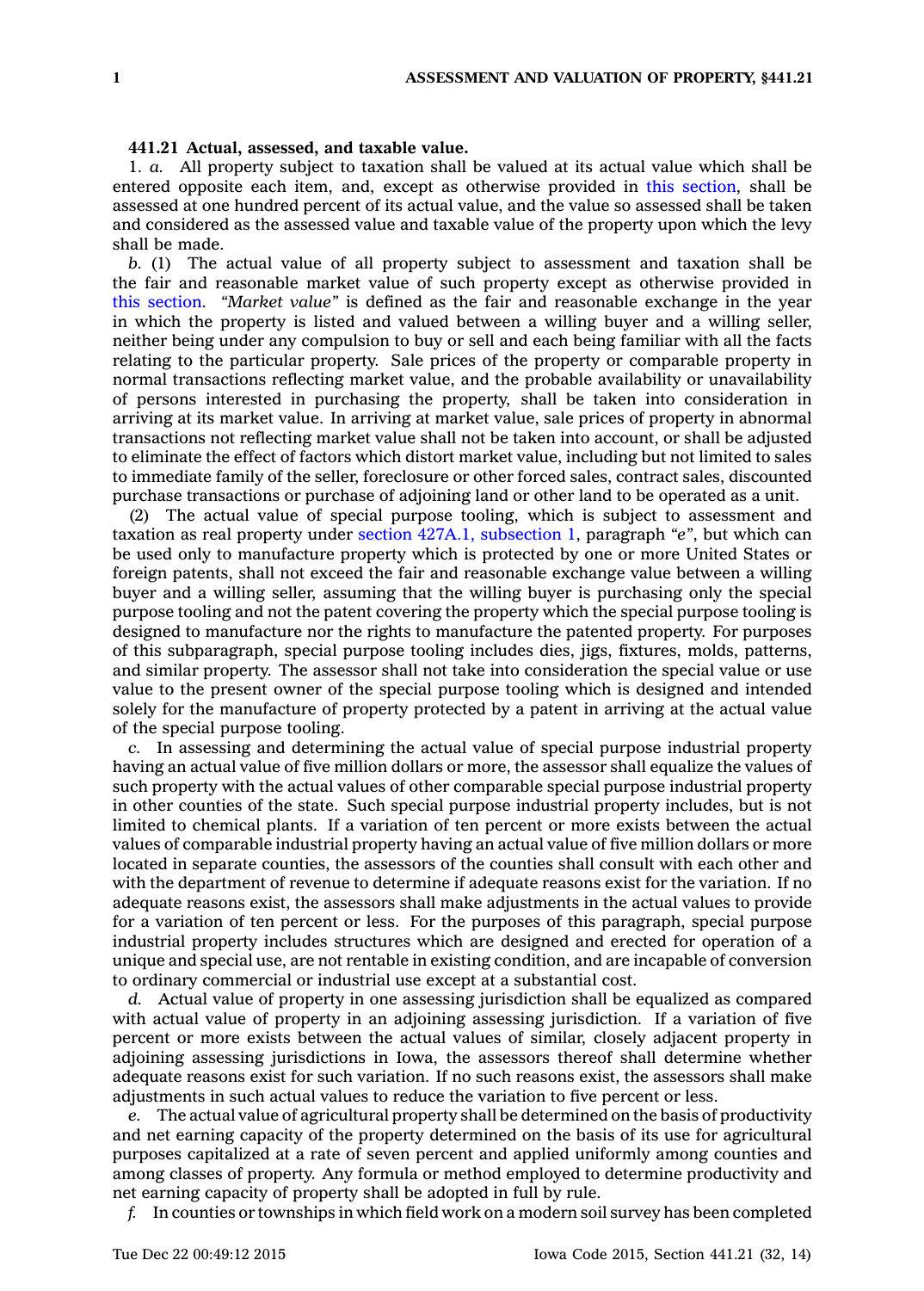since January 1, 1949, the assessor shall place emphasis upon the results of the survey in spreading the valuation among individual parcels of such agricultural property.

*g.* Notwithstanding any other provision of this [section](https://www.legis.iowa.gov/docs/code//441.21.pdf), the actual value of any property shall not exceed its fair and reasonable market value, except agricultural property which shall be valued exclusively as provided in paragraph *"e"* of this [subsection](https://www.legis.iowa.gov/docs/code//441.21.pdf).

*h.* The assessor shall determine the value of real property in accordance with rules adopted by the department of revenue and in accordance with forms and guidelines contained in the real property appraisal manual prepared by the department as updated from time to time. Such rules, forms, and guidelines shall not be inconsistent with or change the means, as provided in this [section](https://www.legis.iowa.gov/docs/code//441.21.pdf), of determining the actual, market, taxable, and assessed values.

*i.* (1) If the department finds that a city or county assessor is not in compliance with the rules of the department relating to valuation of property or has disregarded the forms and guidelines contained in the real property appraisal manual, the department shall notify the assessor and each member of the conference board for the appropriate assessing jurisdiction. The notice shall be mailed by restricted certified mail. The notice shall specify the areas of noncompliance and the steps necessary to achieve compliance. The notice shall also inform the assessor and conference board that if compliance is not achieved, <sup>a</sup> penalty may be imposed.

(2) The conference board shall respond to the department within thirty days of receipt of the notice of noncompliance. The conference board may respond to the notice by asserting that the assessor is in compliance with the rules, guidelines, and forms of the department or by informing the department that the conference board intends to submit <sup>a</sup> plan of action to achieve compliance. If the conference board responds to the notification by asserting that the assessor is in compliance, <sup>a</sup> hearing before the director of revenue shall be scheduled on the matter.

(3) A plan of action shall be submitted within sixty days of receipt of the notice of noncompliance. The plan shall contain <sup>a</sup> time frame under which compliance shall be achieved which shall be no later than January 1 of the following assessment year. The plan of action shall contain the signature of the assessor and of the chairperson of the conference board. The department shall review the plan to determine whether the plan is sufficient to achieve compliance. Within thirty days of receipt of the plan, the department shall notify the assessor and the chairperson of the conference board that it has accepted the plan or that it is necessary to submit an amended plan of action.

(4) By January 1 of the assessment year following the calendar year in which the plan was submitted to the department, the conference board shall submit <sup>a</sup> report to the department indicating that the plan of action was followed and compliance has been achieved. The department may conduct <sup>a</sup> field inspection to ensure that the assessor is in compliance. By January 31, the department shall notify the assessor and the conference board, by restricted certified mail, either that compliance has been achieved or that the assessor remains in noncompliance. If the department determines that the assessor remains in noncompliance, the department shall take steps to withhold up to five percent of the reimbursement payment authorized in [section](https://www.legis.iowa.gov/docs/code//425.1.pdf) 425.1 until the director of revenue determines that the assessor is in compliance.

(5) If the conference board disputes the determination of the department, the chairperson of the conference board may appeal the determination to the state board of tax review.

(6) The department shall adopt rules relating to the administration of this paragraph *"i"*.

2. In the event market value of the property being assessed cannot be readily established in the foregoing manner, then the assessor may determine the value of the property using the other uniform and recognized appraisal methods including its productive and earning capacity, if any, industrial conditions, its cost, physical and functional depreciation and obsolescence and replacement cost, and all other factors which would assist in determining the fair and reasonable market value of the property but the actual value shall not be determined by use of only one such factor. The following shall not be taken into consideration: Special value or use value of the property to its present owner, and the goodwill or value of <sup>a</sup> business which uses the property as distinguished from the value of the property as property. However, in assessing property that is rented or leased to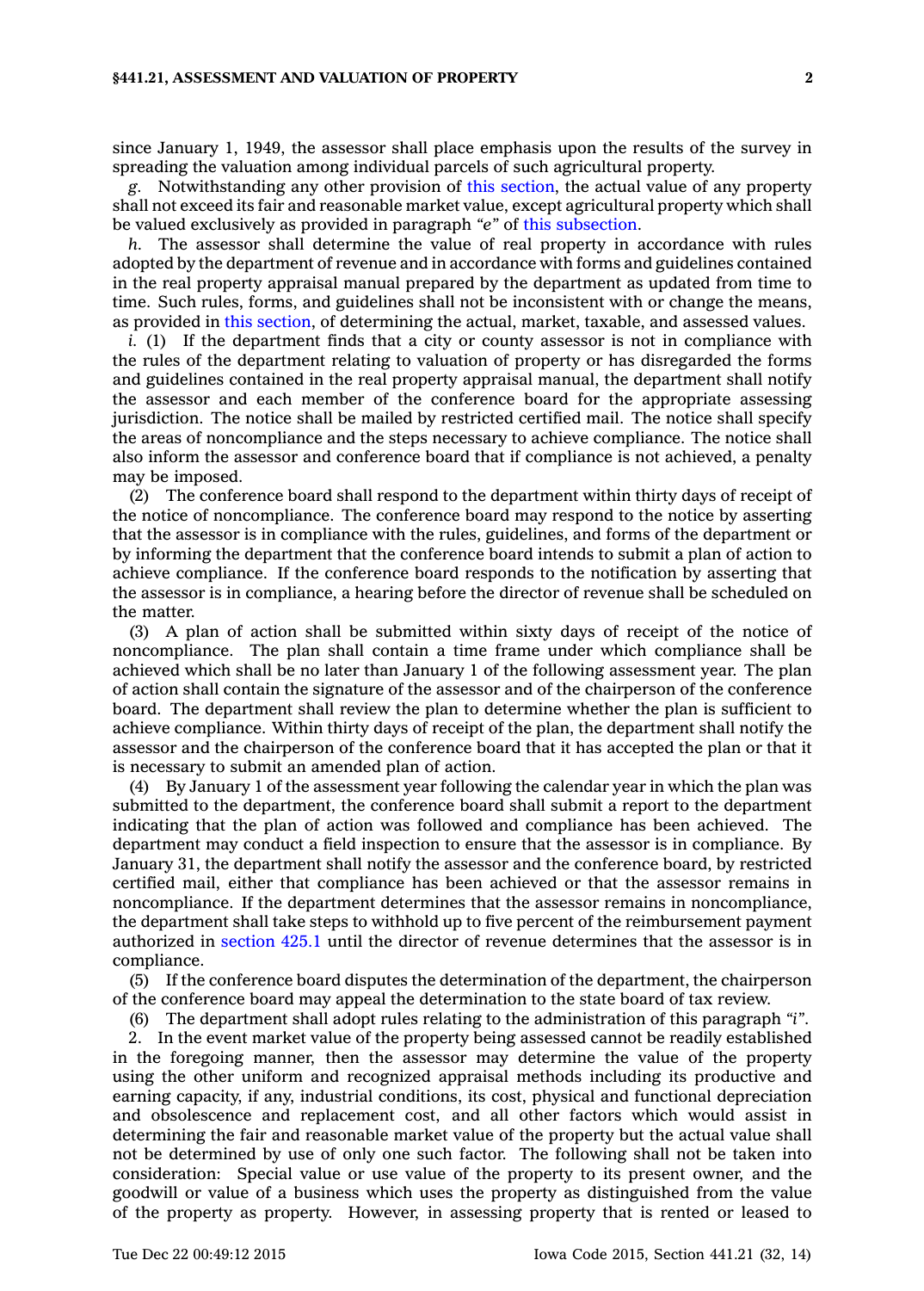low-income individuals and families as authorized by section 42 of the Internal Revenue Code, as amended, and which section limits the amount that the individual or family pays for the rental or lease of units in the property, the assessor shall, unless the owner elects to withdraw the property from the assessment procedures for section 42 property, use the productive and earning capacity from the actual rents received as <sup>a</sup> method of appraisal and shall take into account the extent to which that use and limitation reduces the market value of the property. The assessor shall not consider any tax credit equity or other subsidized financing as income provided to the property in determining the assessed value. The property owner shall notify the assessor when property is withdrawn from section 42 eligibility under the Internal Revenue Code or if the owner elects to withdraw the property from the assessment procedures for section 42 property under this [subsection](https://www.legis.iowa.gov/docs/code//441.21.pdf). The property shall not be subject to section 42 assessment procedures for the assessment year for which section 42 eligibility is withdrawn or an election is made. This notification must be provided to the assessor no later than March 1 of the assessment year or the owner will be subject to <sup>a</sup> penalty of five hundred dollars for that assessment year. The penalty shall be collected at the same time and in the same manner as regular property taxes. An election to withdraw from the assessment procedures for section 42 property is irrevocable. Property that is withdrawn from the assessment procedures for section 42 property shall be classified and assessed as multiresidential property unless the property otherwise fails to meet the requirements of section 441.21, [subsection](https://www.legis.iowa.gov/docs/code//441.21.pdf) 13. Upon adoption of uniform rules by the department of revenue or succeeding authority covering assessments and valuations of such properties, the valuation on such properties shall be determined in accordance with such rules and in accordance with forms and guidelines contained in the real property appraisal manual prepared by the department as updated from time to time for assessment purposes to assure uniformity, but such rules, forms, and guidelines shall not be inconsistent with or change the foregoing means of determining the actual, market, taxable and assessed values.

3. *a. "Actual value"*, *"taxable value"*, or *"assessed value"* as used in other sections of the Code in relation to assessment of property for taxation shall mean the valuations as determined by this [section](https://www.legis.iowa.gov/docs/code//441.21.pdf); however, other provisions of the Code providing special methods or formulas for assessing or valuing specified property shall remain in effect, but [this](https://www.legis.iowa.gov/docs/code//441.21.pdf) [section](https://www.legis.iowa.gov/docs/code//441.21.pdf) shall be applicable to the extent consistent with such provisions. The assessor and department of revenue shall disclose at the written request of the taxpayer all information in any formula or method used to determine the actual value of the taxpayer's property.

*b.* The burden of proof shall be upon any complainant attacking such valuation as excessive, inadequate, inequitable, or capricious; however, in protest or appeal proceedings when the complainant offers competent evidence by at least two disinterested witnesses that the market value of the property is less than the market value determined by the assessor, the burden of proof thereafter shall be upon the officials or persons seeking to uphold such valuation to be assessed.

4. For valuations established as of January 1, 1979, the percentage of actual value at which agricultural and residential property shall be assessed shall be the quotient of the dividend and divisor as defined in this [section](https://www.legis.iowa.gov/docs/code//441.21.pdf). The dividend for each class of property shall be the dividend as determined for each class of property for valuations established as of January 1, 1978, adjusted by the product obtained by multiplying the percentage determined for that year by the amount of any additions or deletions to actual value, excluding those resulting from the revaluation of existing properties, as reported by the assessors on the abstracts of assessment for 1978, plus six percent of the amount so determined. However, if the difference between the dividend so determined for either class of property and the dividend for that class of property for valuations established as of January 1, 1978, adjusted by the product obtained by multiplying the percentage determined for that year by the amount of any additions or deletions to actual value, excluding those resulting from the revaluation of existing properties, as reported by the assessors on the abstracts of assessment for 1978, is less than six percent, the 1979 dividend for the other class of property shall be the dividend as determined for that class of property for valuations established as of January 1, 1978, adjusted by the product obtained by multiplying the percentage determined for that year by the amount of any additions or deletions to actual value, excluding those resulting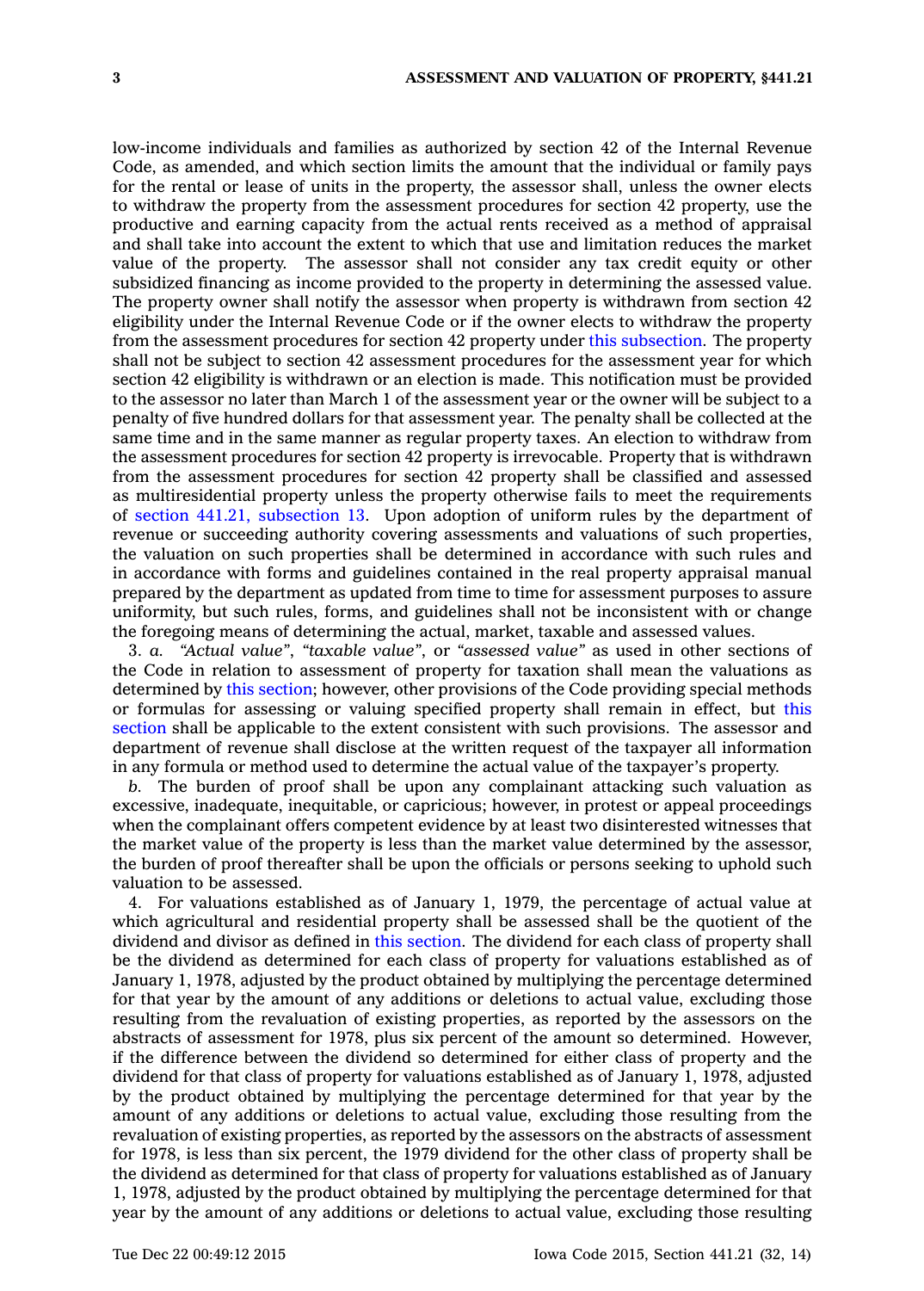from the revaluation of existing properties, as reported by the assessors on the abstracts of assessment for 1978, plus <sup>a</sup> percentage of the amount so determined which is equal to the percentage by which the dividend as determined for the other class of property for valuations established as of January 1, 1978, adjusted by the product obtained by multiplying the percentage determined for that year by the amount of any additions or deletions to actual value, excluding those resulting from the revaluation of existing properties, as reported by the assessors on the abstracts of assessment for 1978, is increased in arriving at the 1979 dividend for the other class of property. The divisor for each class of property shall be the total actual value of all such property in the state in the preceding year, as reported by the assessors on the abstracts of assessment submitted for 1978, plus the amount of value added to said total actual value by the revaluation of existing properties in 1979 as equalized by the director of revenue pursuant to [section](https://www.legis.iowa.gov/docs/code//441.49.pdf) 441.49. The director shall utilize information reported on abstracts of assessment submitted pursuant to [section](https://www.legis.iowa.gov/docs/code//441.45.pdf) 441.45 in determining such percentage. For valuations established as of January 1, 1980, and each assessment year thereafter beginning before January 1, 2013, the percentage of actual value as equalized by the director of revenue as provided in [section](https://www.legis.iowa.gov/docs/code//441.49.pdf) 441.49 at which agricultural and residential property shall be assessed shall be calculated in accordance with the methods provided in this [subsection](https://www.legis.iowa.gov/docs/code//441.21.pdf), including the limitation of increases in agricultural and residential assessed values to the percentage increase of the other class of property if the other class increases less than the allowable limit adjusted to include the applicable and current values as equalized by the director of revenue, except that any references to six percent in this [subsection](https://www.legis.iowa.gov/docs/code//441.21.pdf) shall be four percent. For valuations established as of January 1, 2013, and each assessment year thereafter, the percentage of actual value as equalized by the director of revenue as provided in [section](https://www.legis.iowa.gov/docs/code//441.49.pdf) 441.49 at which agricultural and residential property shall be assessed shall be calculated in accordance with the methods provided in this [subsection](https://www.legis.iowa.gov/docs/code//441.21.pdf), including the limitation of increases in agricultural and residential assessed values to the percentage increase of the other class of property if the other class increases less than the allowable limit adjusted to include the applicable and current values as equalized by the director of revenue, except that any references to six percent in this [subsection](https://www.legis.iowa.gov/docs/code//441.21.pdf) shall be three percent.

5. *a.* For valuations established as of January 1, 1979, property valued by the department of revenue pursuant to [chapters](https://www.legis.iowa.gov/docs/code//428.pdf) 428, [433](https://www.legis.iowa.gov/docs/code//433.pdf), [437](https://www.legis.iowa.gov/docs/code//437.pdf), and [438](https://www.legis.iowa.gov/docs/code//438.pdf) shall be considered as one class of property and shall be assessed as <sup>a</sup> percentage of its actual value. The percentage shall be determined by the director of revenue in accordance with the provisions of this [section](https://www.legis.iowa.gov/docs/code//441.21.pdf). For valuations established as of January 1, 1979, the percentage shall be the quotient of the dividend and divisor as defined in this [section](https://www.legis.iowa.gov/docs/code//441.21.pdf). The dividend shall be the total actual valuation established for 1978 by the department of revenue, plus ten percent of the amount so determined. The divisor for property valued by the department of revenue pursuant to [chapters](https://www.legis.iowa.gov/docs/code//428.pdf) 428, [433](https://www.legis.iowa.gov/docs/code//433.pdf), [437](https://www.legis.iowa.gov/docs/code//437.pdf), and [438](https://www.legis.iowa.gov/docs/code//438.pdf) shall be the valuation established for 1978, plus the amount of value added to the total actual value by the revaluation of the property by the department of revenue as of January 1, 1979. For valuations established as of January 1, 1980, property valued by the department of revenue pursuant to [chapters](https://www.legis.iowa.gov/docs/code//428.pdf) 428, [433](https://www.legis.iowa.gov/docs/code//433.pdf), [437](https://www.legis.iowa.gov/docs/code//437.pdf), and [438](https://www.legis.iowa.gov/docs/code//438.pdf) shall be assessed at <sup>a</sup> percentage of its actual value. The percentage shall be determined by the director of revenue in accordance with the provisions of this [section](https://www.legis.iowa.gov/docs/code//441.21.pdf). For valuations established as of January 1, 1980, the percentage shall be the quotient of the dividend and divisor as defined in this [section](https://www.legis.iowa.gov/docs/code//441.21.pdf). The dividend shall be the total actual valuation established for 1979 by the department of revenue, plus eight percent of the amount so determined. The divisor for property valued by the department of revenue pursuant to [chapters](https://www.legis.iowa.gov/docs/code//428.pdf) 428, [433](https://www.legis.iowa.gov/docs/code//433.pdf), [437](https://www.legis.iowa.gov/docs/code//437.pdf), and [438](https://www.legis.iowa.gov/docs/code//438.pdf) shall be the valuation established for 1979, plus the amount of value added to the total actual value by the revaluation of the property by the department of revenue as of January 1, 1980. For valuations established as of January 1, 1981, and each year thereafter, the percentage of actual value at which property valued by the department of revenue pursuant to [chapters](https://www.legis.iowa.gov/docs/code//428.pdf) 428, [433](https://www.legis.iowa.gov/docs/code//433.pdf), [437](https://www.legis.iowa.gov/docs/code//437.pdf), and [438](https://www.legis.iowa.gov/docs/code//438.pdf) shall be assessed shall be calculated in accordance with the methods provided herein, except that any references to ten percent in this [subsection](https://www.legis.iowa.gov/docs/code//441.21.pdf) shall be eight percent. For valuations established on or after January 1, 2013, property valued by the department of revenue pursuant to [chapter](https://www.legis.iowa.gov/docs/code//434.pdf) 434 shall be assessed at <sup>a</sup> percentage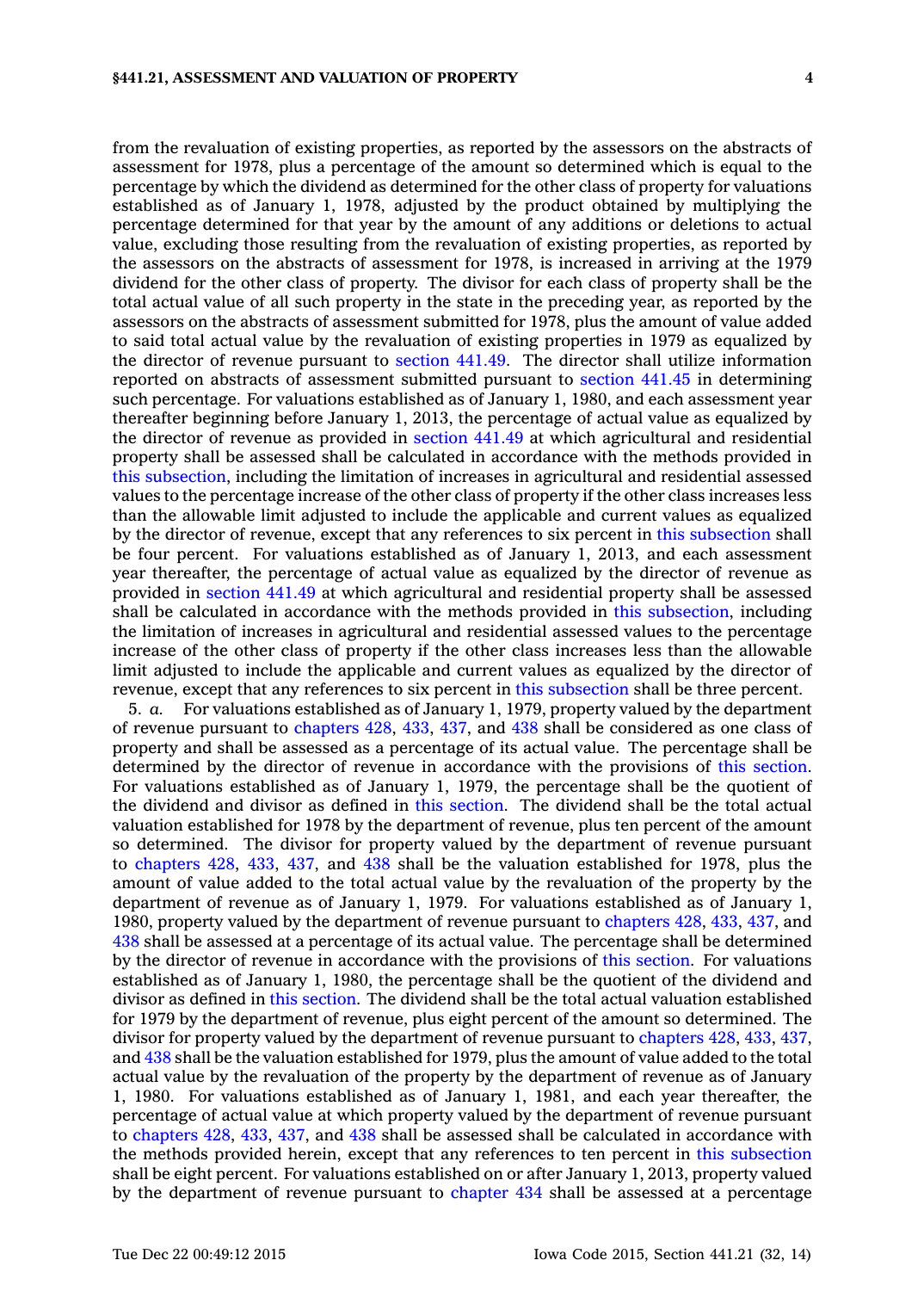of its actual value equal to the percentage of actual value at which property assessed as commercial property is assessed under paragraph *"b"* for the same assessment year.

*b.* For valuations established on or after January 1, 2013, commercial property, excluding properties referred to in section 427A.1, [subsection](https://www.legis.iowa.gov/docs/code//427A.1.pdf) 8, shall be assessed at <sup>a</sup> percentage of its actual value, as determined in this paragraph *"b"*. For valuations established for the assessment year beginning January 1, 2013, the percentage of actual value as equalized by the director of revenue as provided in [section](https://www.legis.iowa.gov/docs/code//441.49.pdf) 441.49 at which commercial property shall be assessed shall be ninety-five percent. For valuations established for the assessment year beginning January 1, 2014, and each assessment year thereafter, the percentage of actual value as equalized by the director of revenue as provided in [section](https://www.legis.iowa.gov/docs/code//441.49.pdf) 441.49 at which commercial property shall be assessed shall be ninety percent.

*c.* For valuations established on or after January 1, 2013, industrial property, excluding properties referred to in section 427A.1, [subsection](https://www.legis.iowa.gov/docs/code//427A.1.pdf) 8, shall be assessed at <sup>a</sup> percentage of its actual value, as determined in this paragraph *"c"*. For valuations established for the assessment year beginning January 1, 2013, the percentage of actual value as equalized by the director of revenue as provided in [section](https://www.legis.iowa.gov/docs/code//441.49.pdf) 441.49 at which industrial property shall be assessed shall be ninety-five percent. For valuations established for the assessment year beginning January 1, 2014, and each assessment year thereafter, the percentage of actual value as equalized by the director of revenue as provided in [section](https://www.legis.iowa.gov/docs/code//441.49.pdf) 441.49 at which industrial property shall be assessed shall be ninety percent.

6. Beginning with valuations established as of January 1, 1978, the assessors shall report the aggregate taxable values and the number of dwellings located on agricultural land and the aggregate taxable value of all other structures on agricultural land. Beginning with valuations established as of January 1, 1981, the agricultural dwellings located on agricultural land shall be valued at their market value as defined in this [section](https://www.legis.iowa.gov/docs/code//441.21.pdf) and agricultural dwellings shall be valued as rural residential property and shall be assessed at the same percentage of actual value as is all other residential property.

7. For the purpose of computing the debt limitations for municipalities, political subdivisions and school districts, the term *"actual value"* means the *"actual value"* as determined by [subsections](https://www.legis.iowa.gov/docs/code//441.21.pdf) 1 to 3 of this [section](https://www.legis.iowa.gov/docs/code//441.21.pdf) without application of any percentage reduction and entered opposite each item, and as listed on the tax list as provided in [section](https://www.legis.iowa.gov/docs/code//443.2.pdf) [443.2](https://www.legis.iowa.gov/docs/code//443.2.pdf) as "actual value".

Whenever any board of review or other tribunal changes the assessed value of property, all applicable records of assessment shall be adjusted to reflect such change in both assessed value and actual value of such property.

8. *a.* Any normal and necessary repairs to <sup>a</sup> building, not amounting to structural replacements or modification, shall not increase the taxable value of the building. This paragraph applies only to repairs of two thousand five hundred dollars or less per building per year.

*b.* Notwithstanding paragraph *"a"*, any construction or installation of <sup>a</sup> solar energy system on property classified as agricultural, residential, commercial, multiresidential, or industrial property shall not increase the actual, assessed, and taxable values of the property for five full assessment years.

*c.* As used in this [subsection](https://www.legis.iowa.gov/docs/code//441.21.pdf), *"solar energy system"* means either of the following:

(1) A system of equipment capable of collecting and converting incident solar radiation or wind energy into thermal, mechanical or electrical energy and transforming these forms of energy by <sup>a</sup> separate apparatus to storage or to <sup>a</sup> point of use which is constructed or installed after January 1, 1978.

(2) A system that uses the basic design of the building to maximize solar heat gain during the cold season and to minimize solar heat gain in the hot season and that uses natural means to collect, store, and distribute solar energy which is constructed or installed after January 1, 1981.

*d.* In assessing and valuing the property for tax purposes, the assessor shall disregard any market value added by <sup>a</sup> solar energy system to <sup>a</sup> building. The director of revenue shall adopt rules, after consultation with the economic development authority, specifying the types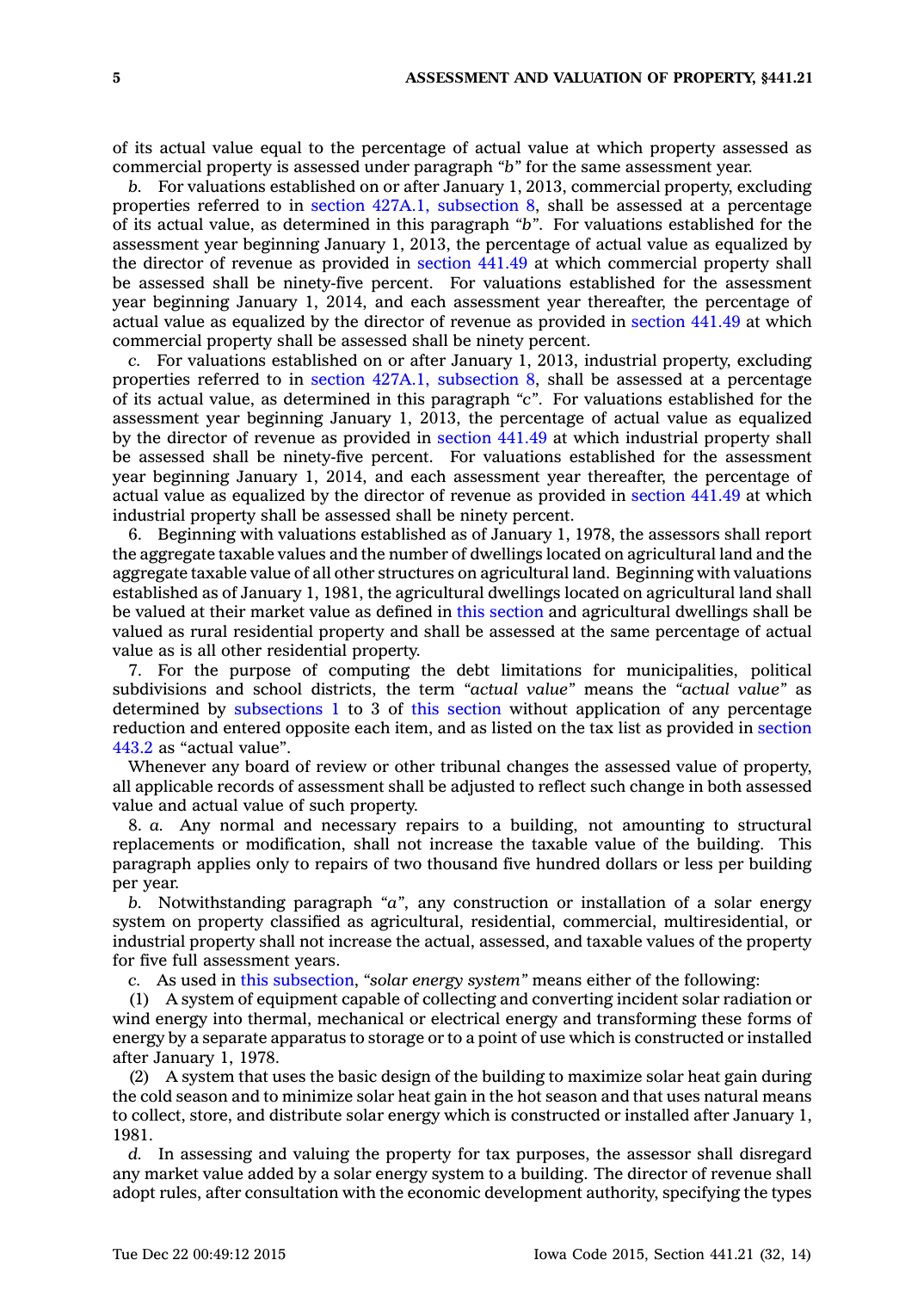## **§441.21, ASSESSMENT AND VALUATION OF PROPERTY 6**

of equipment and structural components to be included under the guidelines provided in [this](https://www.legis.iowa.gov/docs/code//441.21.pdf) [subsection](https://www.legis.iowa.gov/docs/code//441.21.pdf).

9. Not later than November 1, 1979, and November 1 of each subsequent year, the director shall certify to the county auditor of each county the percentages of actual value at which residential property, agricultural property, commercial property, industrial property, multiresidential property, property valued by the department of revenue pursuant to [chapter](https://www.legis.iowa.gov/docs/code//434.pdf) [434](https://www.legis.iowa.gov/docs/code//434.pdf), and property valued by the department of revenue pursuant to [chapters](https://www.legis.iowa.gov/docs/code//428.pdf) 428, [433](https://www.legis.iowa.gov/docs/code//433.pdf), [437](https://www.legis.iowa.gov/docs/code//437.pdf), and [438](https://www.legis.iowa.gov/docs/code//438.pdf) in each assessing jurisdiction in the county shall be assessed for taxation. The county auditor shall proceed to determine the assessed values of agricultural property, residential property, commercial property, industrial property, multiresidential property, property valued by the department of revenue pursuant to [chapter](https://www.legis.iowa.gov/docs/code//434.pdf) 434, and property valued by the department of revenue pursuant to [chapters](https://www.legis.iowa.gov/docs/code//428.pdf) 428, [433](https://www.legis.iowa.gov/docs/code//433.pdf), [437](https://www.legis.iowa.gov/docs/code//437.pdf), and [438](https://www.legis.iowa.gov/docs/code//438.pdf) by applying such percentages to the current actual value of such property, as reported to the county auditor by the assessor, and the assessed values so determined shall be the taxable values of such properties upon which the levy shall be made.

10. The percentage of actual value computed by the director for agricultural property, residential property, commercial property, industrial property, multiresidential property, property valued by the department of revenue pursuant to [chapter](https://www.legis.iowa.gov/docs/code//434.pdf) 434, and property valued by the department of revenue pursuant to [chapters](https://www.legis.iowa.gov/docs/code//428.pdf) 428, [433](https://www.legis.iowa.gov/docs/code//433.pdf), [437](https://www.legis.iowa.gov/docs/code//437.pdf), and [438](https://www.legis.iowa.gov/docs/code//438.pdf) and used to determine assessed values of those classes of property does not constitute <sup>a</sup> rule as defined in section 17A.2, [subsection](https://www.legis.iowa.gov/docs/code//17A.2.pdf) 11.

11. Beginning with valuations established on or after January 1, 1995, as used in this [section](https://www.legis.iowa.gov/docs/code//441.21.pdf), *"residential property"* includes all land and buildings of multiple housing cooperatives organized under [chapter](https://www.legis.iowa.gov/docs/code//499A.pdf) 499A and includes land and buildings used primarily for human habitation which land and buildings are owned and operated by organizations that have received tax-exempt status under section  $501(c)(3)$  of the Internal Revenue Code and rental income from the property is not taxed as unrelated business income under [section](https://www.legis.iowa.gov/docs/code//422.33.pdf) 422.33, [subsection](https://www.legis.iowa.gov/docs/code//422.33.pdf) 1A.

12. As used in this [section](https://www.legis.iowa.gov/docs/code//441.21.pdf), unless the context otherwise requires, *"agricultural property"* includes all of the following:

*a.* Beginning with valuations established on or after January 1, 2002, the real estate of <sup>a</sup> vineyard and buildings used in connection with the vineyard, including any building used for processing wine if such building is located on the same parcel as the vineyard.

*b.* Beginning with valuations established on or after January 1, 2013, real estate used directly in the cultivation and production of algae for harvesting as <sup>a</sup> crop for animal feed, food, nutritionals, or biofuel production. The real estate must be an enclosed pond or land containing <sup>a</sup> photobioreactor.

13. *a.* Beginning with valuations established on or after January 1, 2015, mobile home parks, manufactured home communities, land-leased communities, assisted living facilities, property primarily used or intended for human habitation containing three or more separate dwelling units, and that portion of <sup>a</sup> building that is used or intended for human habitation and <sup>a</sup> proportionate share of the land upon which the building is situated, regardless of the number of dwelling units located in the building, if the use for human habitation is not the primary use of the building and such building is not otherwise classified as residential property, shall be valued as <sup>a</sup> separate class of property known as multiresidential property and, excluding properties referred to in section 427A.1, [subsection](https://www.legis.iowa.gov/docs/code//427A.1.pdf) 8, shall be assessed at <sup>a</sup> percentage of its actual value, as determined in this [subsection](https://www.legis.iowa.gov/docs/code//441.21.pdf).

*b.* For valuations established for the assessment year beginning January 1, 2015, the percentage of actual value as equalized by the director of revenue as provided in [section](https://www.legis.iowa.gov/docs/code//441.49.pdf) [441.49](https://www.legis.iowa.gov/docs/code//441.49.pdf) at which multiresidential property shall be assessed shall be the greater of eighty-six and twenty-five hundredths percent or the percentage of actual value determined by the director of revenue at which property assessed as residential property is assessed for the same assessment year under [subsection](https://www.legis.iowa.gov/docs/code//441.21.pdf) 4. For valuations established for the assessment year beginning January 1, 2016, the percentage of actual value as equalized by the director of revenue as provided in [section](https://www.legis.iowa.gov/docs/code//441.49.pdf) 441.49 at which multiresidential property shall be assessed shall be the greater of eighty-two and five-tenths percent or the percentage of actual value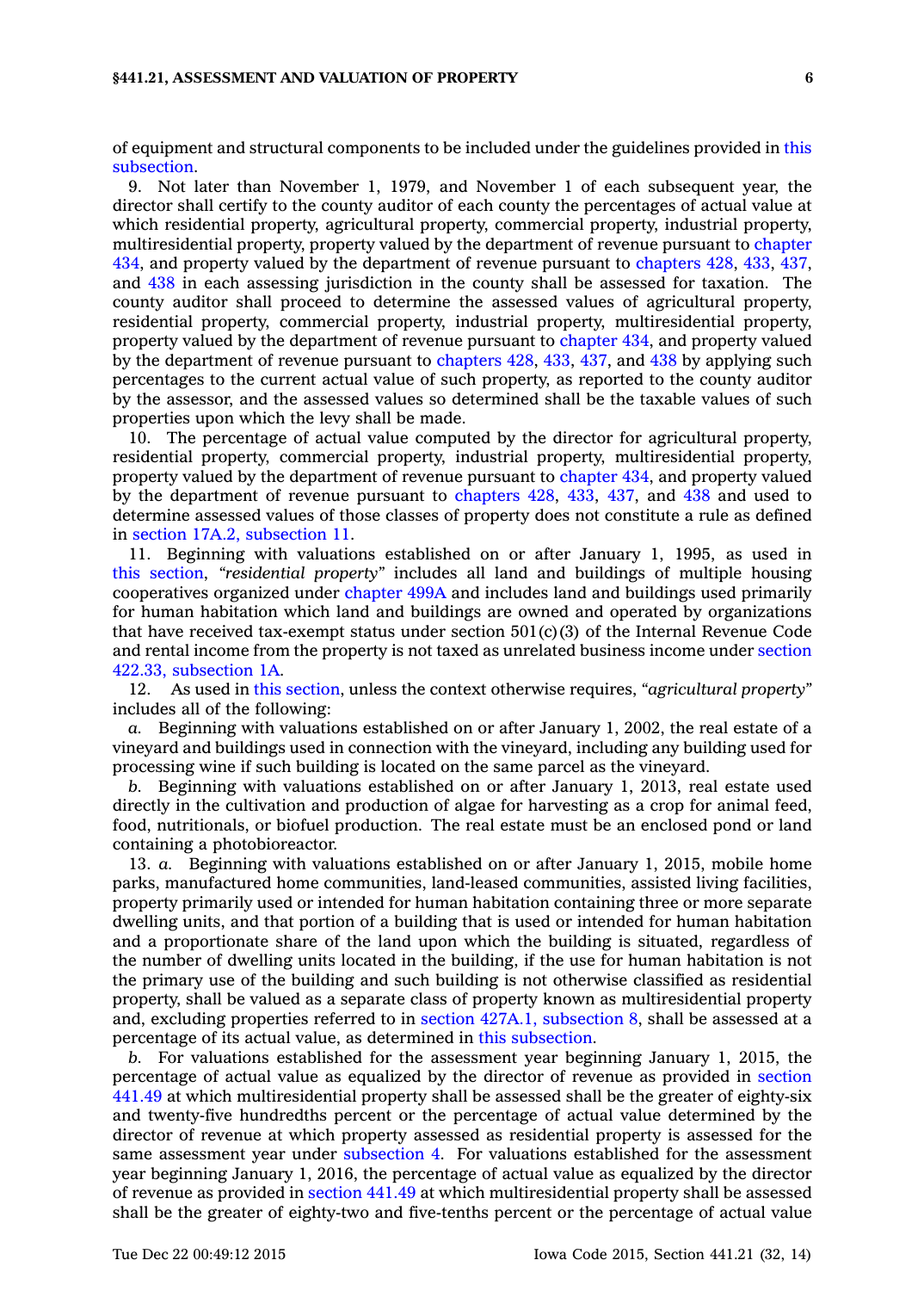determined by the director of revenue at which property assessed as residential property is assessed for the same assessment year under [subsection](https://www.legis.iowa.gov/docs/code//441.21.pdf) 4. For valuations established for the assessment year beginning January 1, 2017, the percentage of actual value as equalized by the director of revenue as provided in [section](https://www.legis.iowa.gov/docs/code//441.49.pdf) 441.49 at which multiresidential property shall be assessed shall be the greater of seventy-eight and seventy-five hundredths percent or the percentage of actual value determined by the director of revenue at which property assessed as residential property is assessed for the same assessment year under [subsection](https://www.legis.iowa.gov/docs/code//441.21.pdf) 4. For valuations established for the assessment year beginning January 1, 2018, the percentage of actual value as equalized by the director of revenue as provided in [section](https://www.legis.iowa.gov/docs/code//441.49.pdf) 441.49 at which multiresidential property shall be assessed shall be the greater of seventy-five percent or the percentage of actual value determined by the director of revenue at which property assessed as residential property is assessed for the same assessment year under [subsection](https://www.legis.iowa.gov/docs/code//441.21.pdf) 4. For valuations established for the assessment year beginning January 1, 2019, the percentage of actual value as equalized by the director of revenue as provided in [section](https://www.legis.iowa.gov/docs/code//441.49.pdf) 441.49 at which multiresidential property shall be assessed shall be the greater of seventy-one and twenty-five hundredths percent or the percentage of actual value determined by the director of revenue at which property assessed as residential property is assessed for the same assessment year under [subsection](https://www.legis.iowa.gov/docs/code//441.21.pdf) 4. For valuations established for the assessment year beginning January 1, 2020, the percentage of actual value as equalized by the director of revenue as provided in [section](https://www.legis.iowa.gov/docs/code//441.49.pdf) 441.49 at which multiresidential property shall be assessed shall be the greater of sixty-seven and five-tenths percent or the percentage of actual value determined by the director of revenue at which property assessed as residential property is assessed for the same assessment year under [subsection](https://www.legis.iowa.gov/docs/code//441.21.pdf) 4. For valuations established for the assessment year beginning January 1, 2021, the percentage of actual value as equalized by the director of revenue as provided in [section](https://www.legis.iowa.gov/docs/code//441.49.pdf) 441.49 at which multiresidential property shall be assessed shall be the greater of sixty-three and seventy-five hundredths percent or the percentage of actual value determined by the director of revenue at which property assessed as residential property is assessed for the same assessment year under [subsection](https://www.legis.iowa.gov/docs/code//441.21.pdf) 4. For valuations established for the assessment year beginning January 1, 2022, and each assessment year thereafter, the percentage of actual value as equalized by the director of revenue as provided in [section](https://www.legis.iowa.gov/docs/code//441.49.pdf) 441.49 at which multiresidential property shall be assessed shall be equal to the percentage of actual value determined by the director of revenue at which property assessed as residential property is assessed under [subsection](https://www.legis.iowa.gov/docs/code//441.21.pdf) 4 for the same assessment year.

*c.* Accordingly, for parcels that, in part, satisfy the requirements for classification as multiresidential property, the assessor shall assign to that portion of the parcel the classification of multiresidential property and to such other portions of the parcel the property classification for which such other portions qualify.

*d.* Property that is rented or leased to low-income individuals and families as authorized by section 42 of the Internal Revenue Code, and that has not been withdrawn from section 42 assessment procedures under [subsection](https://www.legis.iowa.gov/docs/code//441.21.pdf) 2 of this [section](https://www.legis.iowa.gov/docs/code//441.21.pdf), or <sup>a</sup> hotel, motel, inn, or other building where rooms or dwelling units are usually rented for less than one month shall not be classified as multiresidential property under this [subsection](https://www.legis.iowa.gov/docs/code//441.21.pdf).

*e.* As used in this [subsection](https://www.legis.iowa.gov/docs/code//441.21.pdf):

(1) *"Assisted living facility"* means property for providing assisted living as defined in [section](https://www.legis.iowa.gov/docs/code//231C.2.pdf) 231C.2. *"Assisted living facility"* also includes <sup>a</sup> health care facility, as defined in section [135C.1](https://www.legis.iowa.gov/docs/code//135C.1.pdf), an elder group home, as defined in section [231B.1](https://www.legis.iowa.gov/docs/code//231B.1.pdf), <sup>a</sup> child foster care facility under [chapter](https://www.legis.iowa.gov/docs/code//237.pdf) 237, or property used for <sup>a</sup> hospice program as defined in [section](https://www.legis.iowa.gov/docs/code//135J.1.pdf) 135J.1.

(2) *"Dwelling unit"* means an apartment, group of rooms, or single room which is occupied as separate living quarters or, if vacant, is intended for occupancy as separate living quarters, in which <sup>a</sup> tenant can live and sleep separately from any other persons in the building.

- (3) *"Land-leased community"* means the same as defined in sections [335.30A](https://www.legis.iowa.gov/docs/code//335.30A.pdf) and [414.28A](https://www.legis.iowa.gov/docs/code//414.28A.pdf).
- (4) *"Manufactured home community"* means the same as <sup>a</sup> land-leased community.